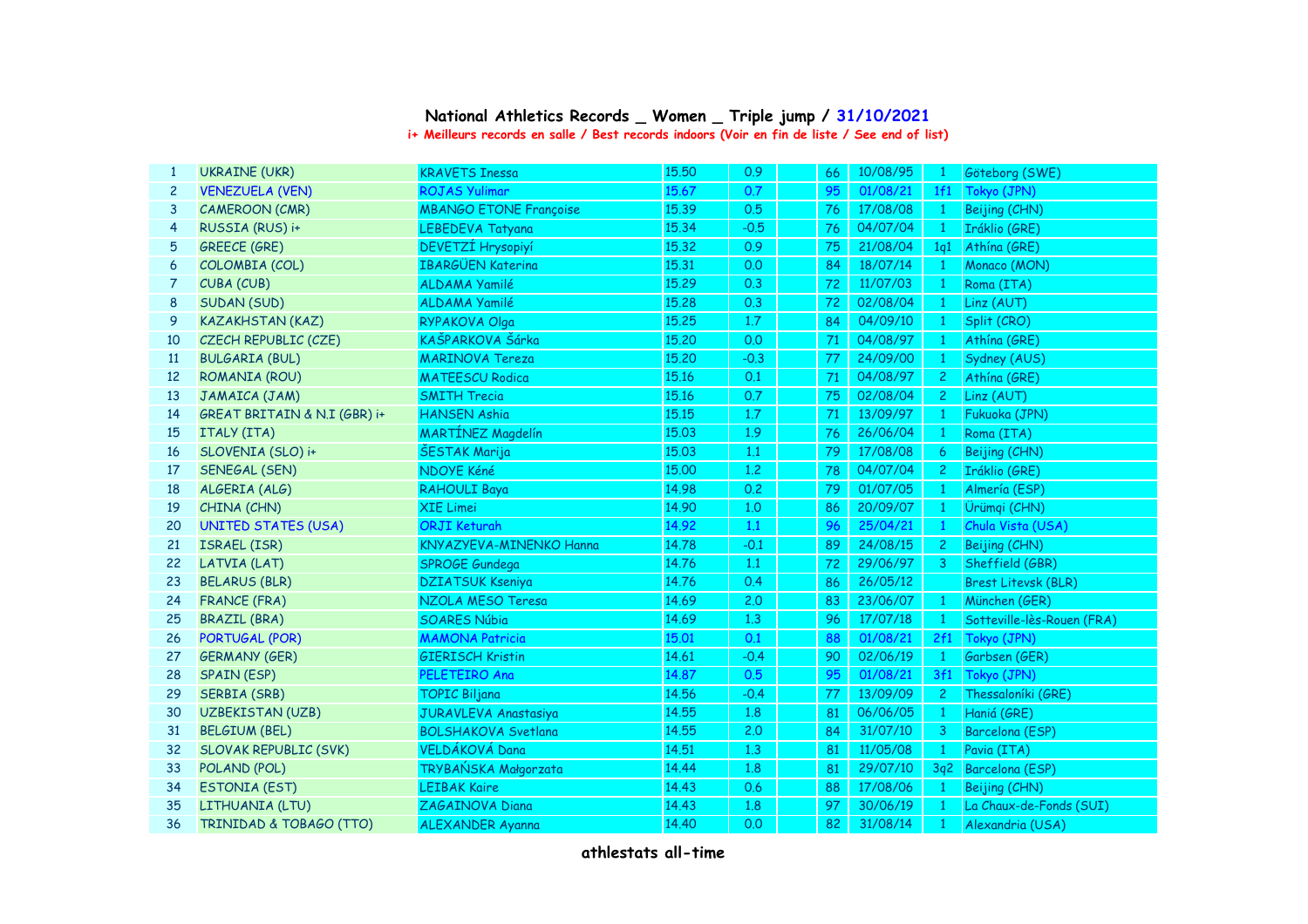| 37 | <b>FINLAND (FIN)</b>        | <b>SALMINEN Senni</b>       | 14.63 | 1,0    |                  | 96 | 19/06/21 | 1f1            | Cluj-Napoca (ROU)            |
|----|-----------------------------|-----------------------------|-------|--------|------------------|----|----------|----------------|------------------------------|
| 38 | DOMINICA (DMA)              | LAFOND Thea                 | 14.60 | $-0.1$ |                  | 94 | 30/07/21 | 1q2            | Tokyo (JPN)                  |
| 39 | <b>GHANA (GHA)</b>          | <b>EKE Nadia</b>            | 14.33 | 0.8    |                  | 93 | 08/06/19 | 4 <sup>1</sup> | Kingston (JAM)               |
| 40 | SWEDEN (SWE)                | <b>KLÜFT Carolina</b>       | 14.29 | 0.7    |                  | 83 | 08/06/08 | $1 -$          | Växjö (SWE)                  |
| 41 | MOLDAVA (MDA)               | <b>BOLSHOVA Olga</b>        | 14.24 | 0.6    |                  | 68 | 28/06/03 | $\overline{2}$ | Alcalá de Henares (ESP)      |
| 42 | <b>DOMINICAN REP. (DOM)</b> | TIMA Ana José               | 14.49 | 0.9    |                  | 89 | 29/06/21 | $\overline{4}$ | Castellón (ESP)              |
| 43 | NIGERIA (NGR)               | <b>USORO Ruth</b>           | 14.50 | 2.0    |                  | 97 | 10/04/21 |                | 1 Lubbock (USA)              |
| 44 | INDONESIA (INA)             | LONDA Maria Natalia         | 14.17 | $-0.7$ |                  | 90 | 17/12/13 | $\mathbf{1}$   | Naypiydaw (MYA)              |
| 45 | THAILAND (THA)              | CHUAYMAROENG Parinya        | 14.17 | 1,0    |                  | 97 | 25/05/18 | $\mathbf{1}$   | Taipei City (TPE)            |
| 46 | <b>VIETNAM (VIE)</b>        | VU Thi Mon                  | 14.15 | 0.1    |                  | 90 | 23/08/17 | $\mathbf{1}$   | Kuala Lumpur (MAS)           |
| 47 | INDIA (IND)                 | <b>JOHNY Mayookha</b>       | 14.11 | 0.9    |                  | 88 | 09/07/11 | 3 <sup>7</sup> | Kobe (JPN)                   |
| 48 | <b>GRENADA (GRN)</b>        | <b>SYLVESTER Patricia</b>   | 14.06 | $-0.1$ |                  | 83 | 06/07/08 | 2 <sup>1</sup> | Athens, GA (USA)             |
| 49 | UGANDA (UGA)                | NAMBAWA Sarah               | 14.06 | 0.0    |                  | 84 | 09/04/11 | $\mathbf{1}$   | Nashville (USA)              |
| 50 | <b>ECUADOR (ECU)</b>        | ZALDÍVAR Liuba Maria        | 14.05 | 0.0    | $\boldsymbol{A}$ | 93 | 01/05/19 | $\mathbf{2}$   | Medellín (COL)               |
| 51 | JAPAN (JPN)                 | HANAOKA Maho                | 14.04 | 1.1    |                  | 76 | 01/10/99 | $\mathbf{1}$   | Shizuoka (JPN)               |
| 52 | <b>AUSTRALIA (AUS)</b>      | <b>MLADENIS Nicole</b>      | 14.04 | 2.0    |                  | 75 | 09/03/02 | $\mathbf{1}$   | Hobart (AUS)                 |
| 53 | <b>GEORGIA (GEO)</b>        | <b>DUBINA Julia</b>         | 14.03 | 1.5    |                  | 84 | 20/07/04 | $\mathbf{1}$   | Baku (AZE)                   |
| 54 | <b>BAHAMAS (BAH)</b>        | <b>MYERS Tamara</b>         | 14.03 | 1.0    |                  | 93 | 29/04/17 | $2 -$          | Philadelphia (USA)           |
| 55 | SOUTH AFRICA (RSA)          | <b>CHABANGU Zinzi</b>       | 14.03 | $-1.3$ | $\overline{A}$   | 96 | 07/03/20 | $\mathbf{1}$   | Pretoria (RSA)               |
| 56 | <b>MEXICO (MEX)</b>         | <b>RANGEL Ivonne</b>        | 14.02 | 1.9    |                  | 93 | 29/04/18 |                | Querétaro (MEX)              |
| 57 | <b>HUNGARY (HUN)</b>        | <b>BÁLINT Zita</b>          | 14.00 | 1.3    |                  | 71 | 12/05/96 | $\mathbf{1}$   | <b>Budapest (HUN)</b>        |
| 58 | CANADA (CAN) i+             | <b>CHARLES Tabia</b>        | 13.99 | 0.6    |                  | 85 | 03/07/10 | $\overline{4}$ | Eugene (USA)                 |
| 59 | <b>DENMARK (DEN)</b>        | <b>NIELSEN Janne</b>        | 13.99 | 0.8    |                  | 93 | 13/09/20 |                | Albi (FRA)                   |
| 60 | <b>TURKMENISTAN (TKM)</b>   | <b>BRIGADNAYA Viktoriya</b> | 13.97 | 0.9    |                  | 80 | 01/10/99 | $\mathbf{1}$   | Singapore (SGP)              |
| 61 | <b>TURKEY (TUR)</b>         | <b>DANISMAZ Tugba</b>       | 14.09 | 1.0    |                  | 99 | 09/07/21 | 1f1            | Tallinn (EST)                |
| 62 | CYPRUS (CYP)                | SERBEZOVA-MITKOVA Nina      | 13.94 | 0.0    |                  | 81 | 05/07/12 |                | Limassol (CYP)               |
| 63 | KOREA (SOUTH) (KOR)         | KIM Soo-Yun                 | 13.92 | 1.6    |                  | 77 | 26/05/06 | $\mathbf{1}$   | Gongju (KOR)                 |
| 64 | ARGENTINA (ARG)             | ÁVILA Andrea                | 13.91 |        |                  | 70 | 09/07/93 | 1              | Lima (PER)                   |
| 65 | NEW ZEALAND (NZL)           | <b>OKPALA Nneka</b>         | 13.91 | 0.0    |                  | 88 | 02/04/16 |                | Sydney (AUS)                 |
| 66 | SAINT LUCIA (LCA)           | <b>ANTOINE Sandisha</b>     | 13.91 | 1.7    |                  | 91 | 01/08/18 | 5              | Barranquilla (COL)           |
| 67 | <b>MALAYSIA (MAS)</b>       | NAFIAH Noor Amira           | 13.90 | 0.1    |                  | 89 | 06/10/12 | 1              | Kuala Lumpur (MAS)           |
| 68 | <b>NORWAY (NOR)</b>         | <b>ESPEGREN Lene</b>        | 13.83 | 1.2    |                  | 71 | 05/06/99 | 2 <sup>1</sup> | Pula (CRO)                   |
| 69 | <b>AZERBAIJAN (AZE)</b>     | SARIYEVA Yekaterina         | 13.88 | 2.0    |                  | 95 | 03/06/21 | 1              | Baku (AZE)                   |
| 70 | KIRZIGHISTAN (KGZ)          | <b>SARDI Rakhima</b>        | 13.76 | 1.5    |                  | 86 | 19/06/07 | 3              | <b>Bangkok (THA)</b>         |
| 71 | <b>AUSTRIA (AUT)</b>        | NINOVA Ljudmila             | 13.75 | $-0.2$ |                  | 60 | 09/07/97 | $\overline{4}$ | Linz (AUT)                   |
| 72 | <b>MOROCCO</b> (MAR)        | <b>CHNAIK Jamaa</b>         | 13.75 | 2.0    |                  | 84 | 01/07/12 | 3              | Porto Novo (BEN)             |
| 73 | <b>GUYANA (GUY)</b>         | <b>HOOPER Natricia</b>      | 13.92 | 1.9    |                  | 98 | 15/05/21 |                | <b>College Station (USA)</b> |
| 74 | ANGUILLA (AIA) i+           | PROCTOR Shara               | 13.74 | 0.6    |                  | 88 | 30/05/09 | $2 -$          | Greensboro (USA)             |
| 75 | US VIRGIN ISL. (ISV)        | <b>HYACINTH Flora</b>       | 13.73 |        |                  | 66 | 17/05/87 | $\mathbf{1}$   | Tuscaloosa (USA)             |
| 76 | <b>GUATEMALA (GUA)</b>      | <b>FUENTES Thelma</b>       | 13.72 | 0.0    |                  | 92 | 23/06/18 | $1 -$          | San Salvador (ESA)           |
|    |                             |                             |       |        |                  |    |          |                |                              |